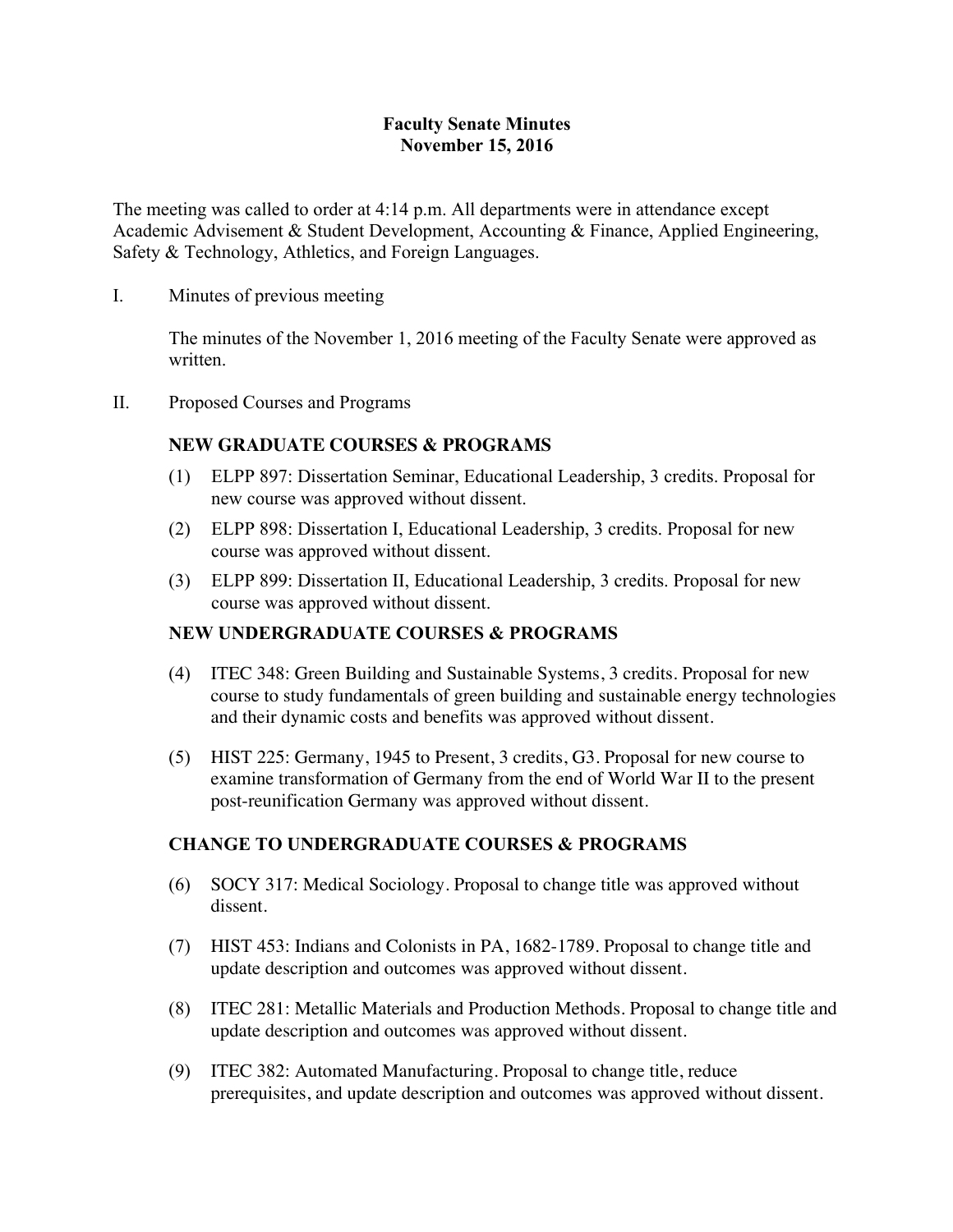- (10) ITEC 346: Architectural Drawing and Design. Proposal to revise course description and learning objectives was approved without dissent.
- (11) BS AETM Construction Technology. Proposal to change course requirements was approved without dissent.
- (12) BS AETM General Technology. Proposal to change course requirements was approved without dissent.
- (13) AT AETE Construction Technology. Proposal to change course requirements was approved without dissent.
- (14) Construction Technology minor. Proposal to change course requirements was approved without dissent.
- (15) General Technology minor. Proposal to change course requirements was approved without dissent.
- III. Report of the Faculty Senate Chairperson

Chair Pro-Tempore Cook presided for Chair Börger-Greco who was absent due to illness. He shared that faculty are urged to participate in Commencement to be held Sunday, December 18 at 2:00 p.m.

IV. Report of the Student Senate

None

V. Report of the Graduate Student Association

None

VI. Report of the Administrative Officers

#### **Provost**

Provost Prabhu also stressed to faculty the value their presence carries for graduating students and their families and urged attendance. He also noted that the Educator of the Year will be seated on the platform at spring commencement to be recognized by the Faculty Senate Chair. Dr. Prabhu reported that he would make available \$500 from the Provost's Office for professional development for each awardee still teaching at Millersville. Dr. Prabhu and the EYA Selection Committee will also explore fundraising options with Advancement to support a potential additional monetary award.

Senator Walsh expressed gratitude that the Provost had shared with faculty a letter sent to students about safety concerns on campus. However, she also raised concern that the letter did not effectively communicate the policies and initiatives that are in place at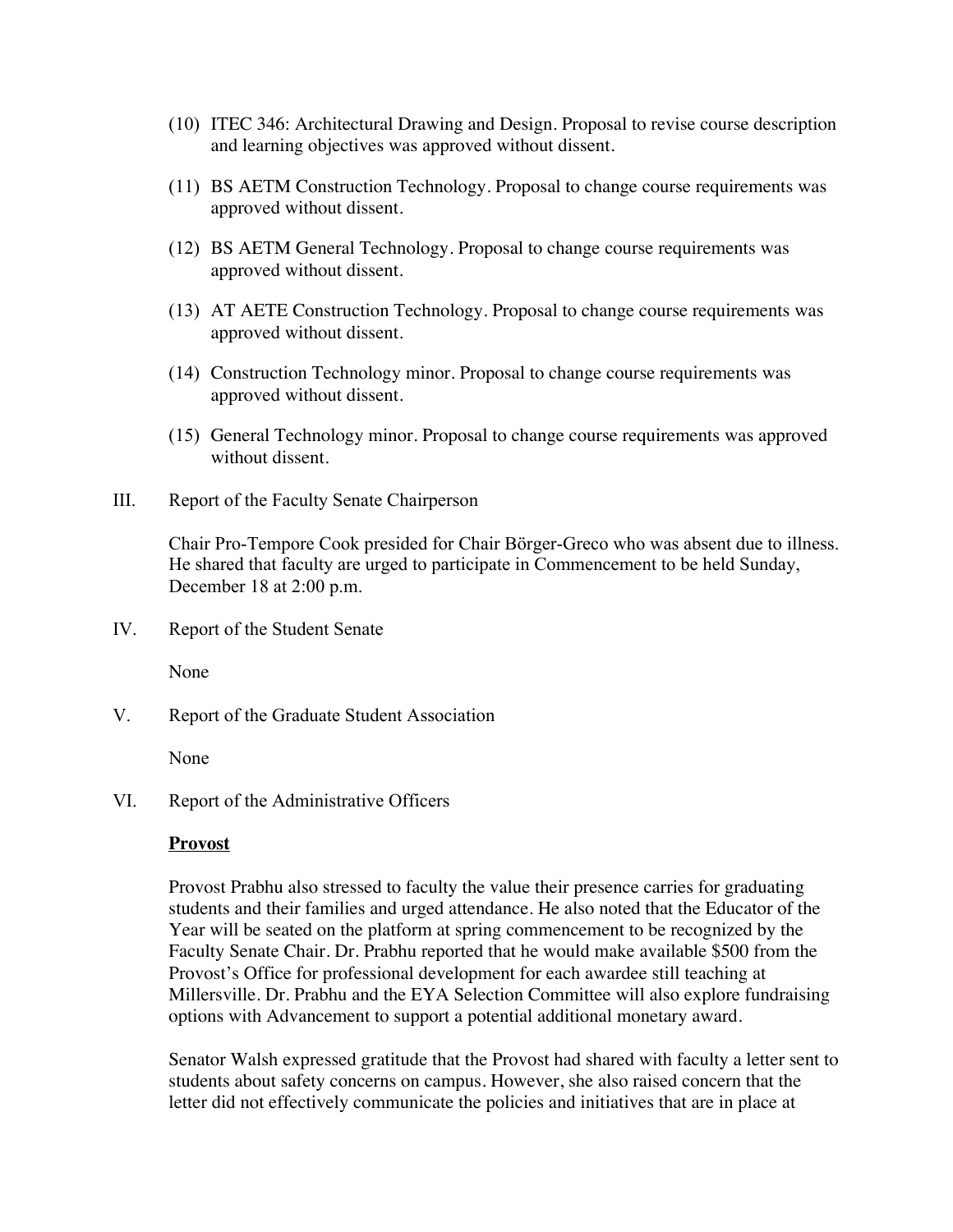Millersville University to ensure the safety and well being of all students, faculty, and staff, including but not limited to, the University's Diversity and Inclusion Policies, and Title IX policies. She encouraged the Provost to work with the Executive Team to remind the campus community of these policies and take a stronger stand denouncing threats of intimidation and violence.

#### **Associate Provost**

Associate Provost Adams reported progress on the electronic system for curriculum review.

### **Dean**

Dean DeSantis reported solid enrollments for winter courses that keep us on target for budget needs.

VII. Curricular Notices

## **NEW GRADUATE COURSES & PROGRAMS**

(1) SOWK 775: Dissertation Seminar, 3 credits. Proposal for new course.

## **CHANGES TO GRADUATE COURSES & PROGRAMS**

(2) ART 526: Current Trends in Art Education. Proposal to allow the title to vary based on the topic to be explored in the course and allow students to take the course more than once for credit.

### **NEW UNDERGRADUATE COURSES & PROGRAMS**

- (3) HIST 285: Decolonization of European Empires in Africa, 3 credits, G3. Proposal for new course to examine the process of the fall and dissolution of European Empires in the decades following the end of the Second World War.
- (4) HIST 282: The Transatlantic Slave Trade, 3 credits, G3. Proposal for new course to examine the Transatlantic slave trade as a transcontinental episode that was responsible for the forced migration of millions of Africans to the Americas and Europe.
- (5) EHEM 319: Emergency Management Planning, 3 credits. Proposal for new course to analyze planning methodologies and constructs as well as pitfalls and limiting factors in the development and execution of emergency management plans at the strategic, operational, and tactical levels.

### **CHANGES TO UNDERGRADUATE COURSES & PROGRAMS**

(6) ITEC 346: Architectural Drawing and Design. Proposal to revise course description and learning objectives.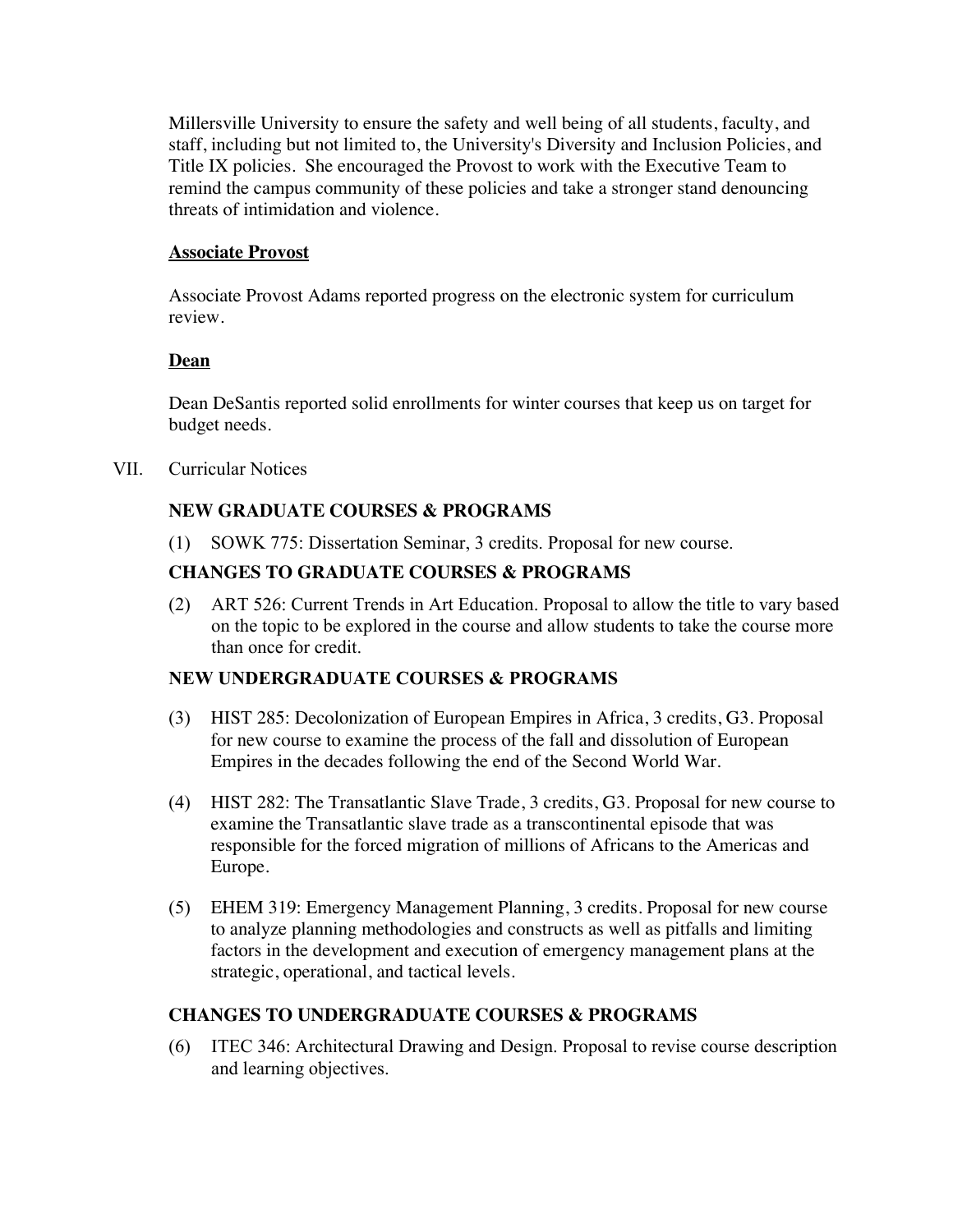VIII. Reports of the Faculty Senate Standing Committees

# **EYA**

Updated Educator of the Year Nomination Form and Award Details are available on the Faculty Senate website.

IX. Reports of the Faculty Senate Special Committees

None

X. Faculty Emeriti

None

XI. Other/New Business

None

Meeting was adjourned at 4:30 p.m.

Respectfully Submitted,

Aimee L. Miller Faculty Senate Secretary

Action Summary:

The minutes of the November 1, 2016 meeting of the Faculty Senate were approved as written.

- (1) ELPP 897: Dissertation Seminar, Educational Leadership, 3 credits. Proposal for new course was approved without dissent.
- (2) ELPP 898: Dissertation I, Educational Leadership, 3 credits. Proposal for new course was approved without dissent.
- (3) ELPP 899: Dissertation II, Educational Leadership, 3 credits. Proposal for new course was approved without dissent.
- (4) ITEC 348: Green Building and Sustainable Systems, 3 credits. Proposal for new course to study fundamentals of green building and sustainable energy technologies and their dynamic costs and benefits was approved without dissent.